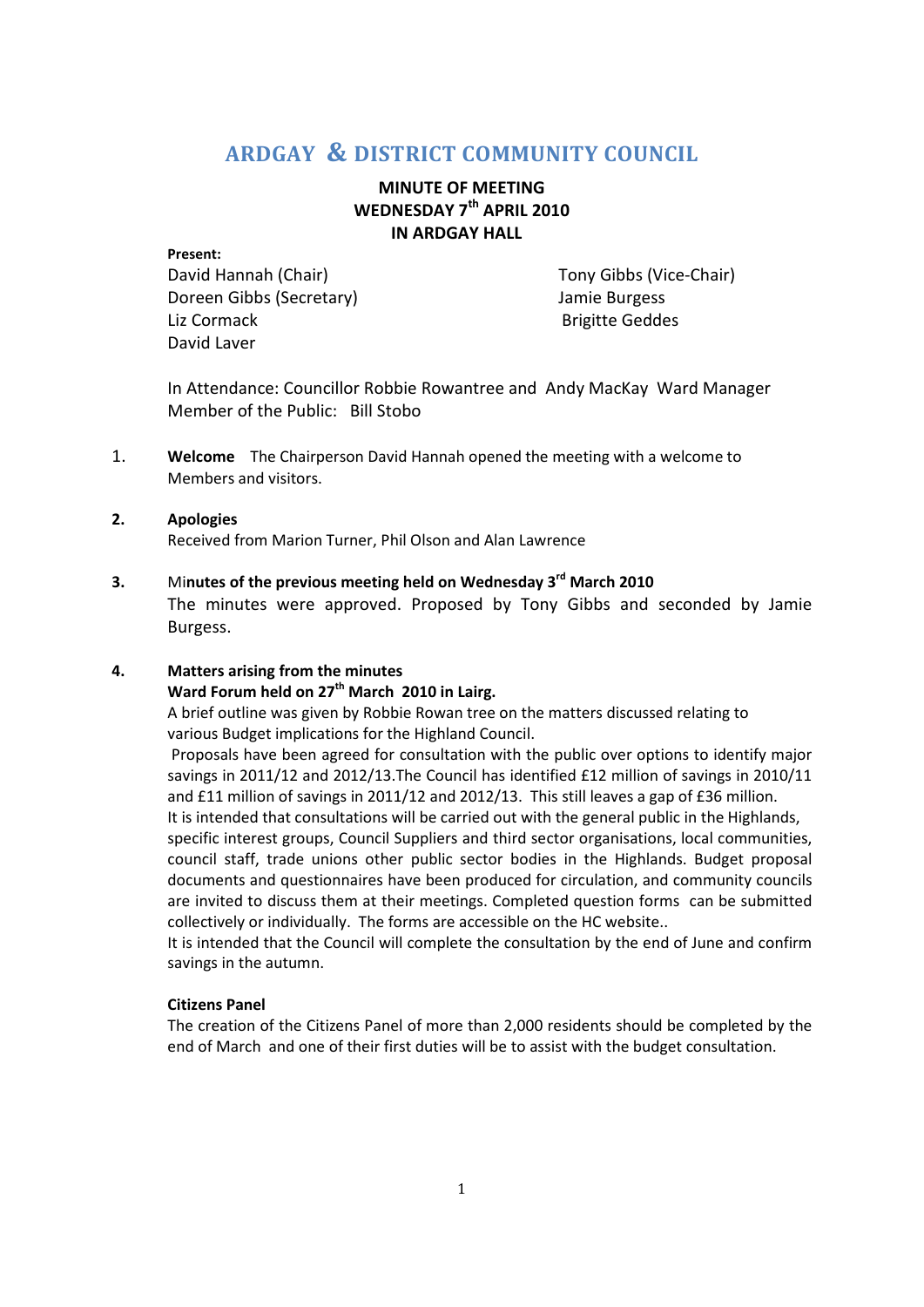### **5. Secretary's Report**

The Secretary reported that letters were sent to Highland Council (Roads Department) and Scotrail thanking them for their hard work in keeping the roads and station platform areas clear during the recent bad weather. Appreciative replies have been received from both organisations. A request has been made to the Highland Council Licensing Department to be kept informed of future License applications affecting the Ardgay District.

Following a meeting with Mr Allan Summers, of the Highland Council Roads and Community Works Dept. and Mr O'Neill of Manse Road, Ardgay, a letter has been received indicating that the TECS Committee has now approved an assessment criteria to be used by the Roads Safety Team in Inverness HQ to prioritise implementation of 20mph speed limits. An assessment of Manse Road, Ardgay has been requested against these criteria. We will be advised if any new speed limit proposal can be implemented.

A letter was sent to support in principle the re-establishing of a self sustaining population of Wild Salmon in the Upper Tributaries of the River Shin. As requested by the Kyle of Sutherland Fisheries Trust ( Minute 10. March 2010). To date no reply has been received.

An MOD exercise notification to take place between 12 -30 April. It was suggested that we should write to the MOD to emphasise our concerns about excessive low flying and the effect it has on farm livestock and vulnerable people. Action: Sec

# **Review of Community Council – Second Phase 1st April – 30th June 2010.**

Papers have been received on the progress of the Review (a copy was available for members to read). The documentation is available electronically and can be accessed on the Council's website.

*Community Council Boundaries* – Representations received appeared uncontroversial or received local consensus and it was recommended that these become proposed boundary amendments. In the absence of clear local consensus in favour of change it was recommended that the status quo should remain pending further local discussions.

*Draft Community Council Scheme* – This is the primary focus of the review's second phase of Consultation, a new draft Community Council Scheme and associated documentation.

The Highland Council's website, has a facility to submit comments electronically and also a discussion forum to leave comments.

.The closing date to make submissions is Wednesday  $30<sup>th</sup>$  June 2010.

Action: For discussion at a future meeting.

#### **6. Toilets**

The Ardgay Public Toilets were opened from !st April, and will remain open until mid November.

#### **Flower Tubs**

Jeannie Sparling has once again kindly agreed to look after the Flower Tubs in Ardgay Village. We will however, need to replace some of the existing tubs before they can be planted up for the summer It was agreed that a budget of £200 will be available for the purchase of plants and compost, in addition, five new tubs can be purchased.

#### **7. Alladale Wilderness Reserve.**

A request has been received from, Mr Jeremy Usher Smith representing the Alladale Wilderness Reserve, to come and speak to the community council on the Zoo Licence proposal. This has been arranged for the next meeting on Wednesdav  $12^{th}$  Mav.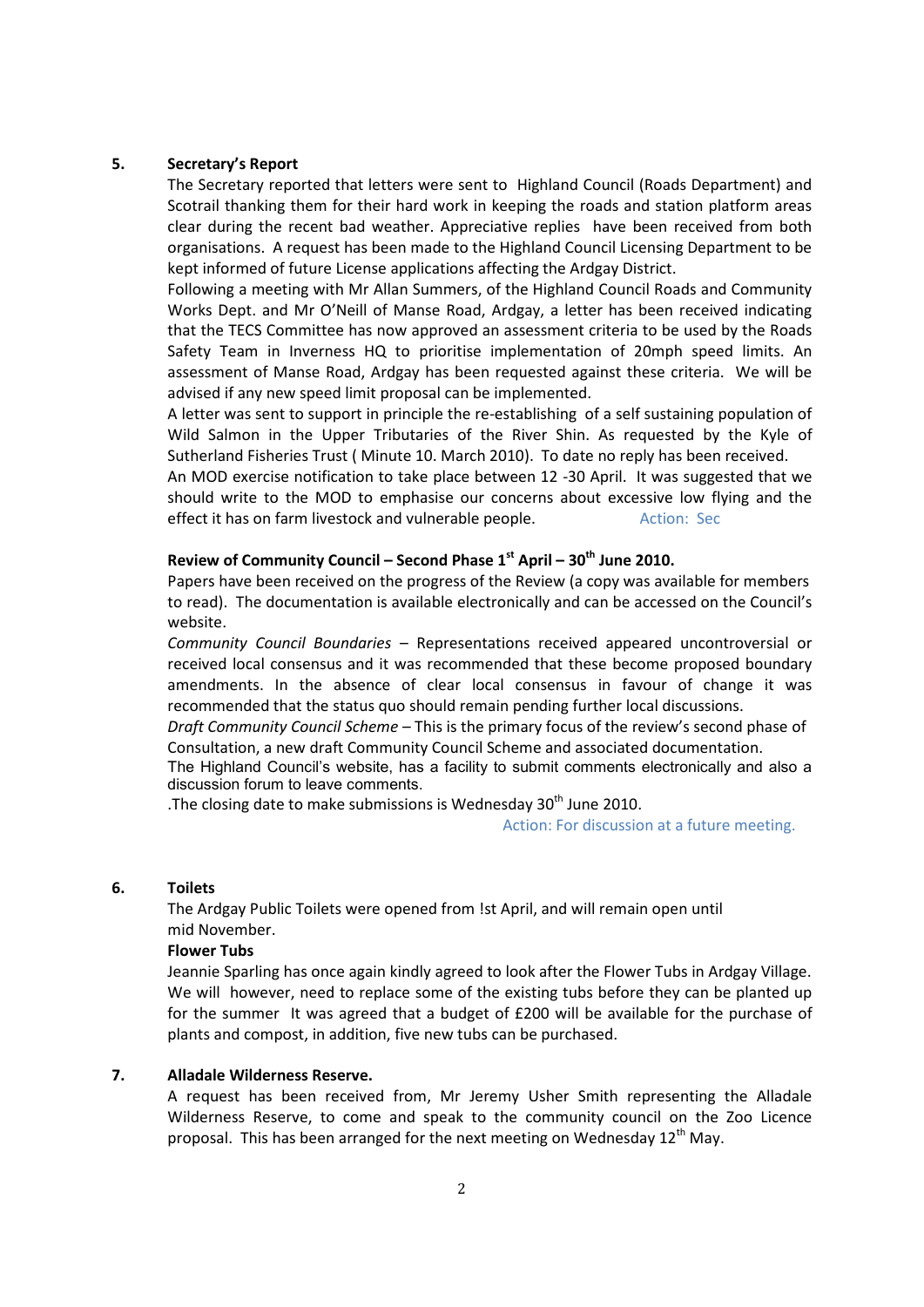#### **8. Any other competent business**

Tony Gibbs presented a report from Phil Olson on the Community Website. (see copy of report in Appendix 1 page 4)

The Committee were advised that Mr Ian Matheson, a long serving Post Man in the District is due to retire in April. It was agreed that a public collection should be made, and to mark the occasion a presentation evening will be held in Ardgay Hall, (date to be arranged). A budget of £150 for evening was agreed. Action: Liz Cormack will organise and coordinate.

It was noted that we have been remiss in marking the retirement of Mr Sandy McAughtrie from the position of Watch Manager of the Bonar Bridge Fire Station. It was agreed that Liz Cormack will purchase garden vouchers to the value of £50, to be presented to him in due course.

 It was agreed that the new Minister, Rev Anthony Jones, should be invited to meet Council Members at a future Council meeting. The matter of the Action: Sec

## **9. Date and Time of the next meeting**.

The next meeting will be on Wednesday  $12<sup>th</sup>$  Mary 2010 in Ardgay Village Hall, at 7.00pm.  **(Please note that this meeting will be held on the second Wednesday in the Month not the first Wednesday)** 

There being no further business the Chairperson closed the meeting at 8.45pm.

\*\* see over page 4 for appendix 1.